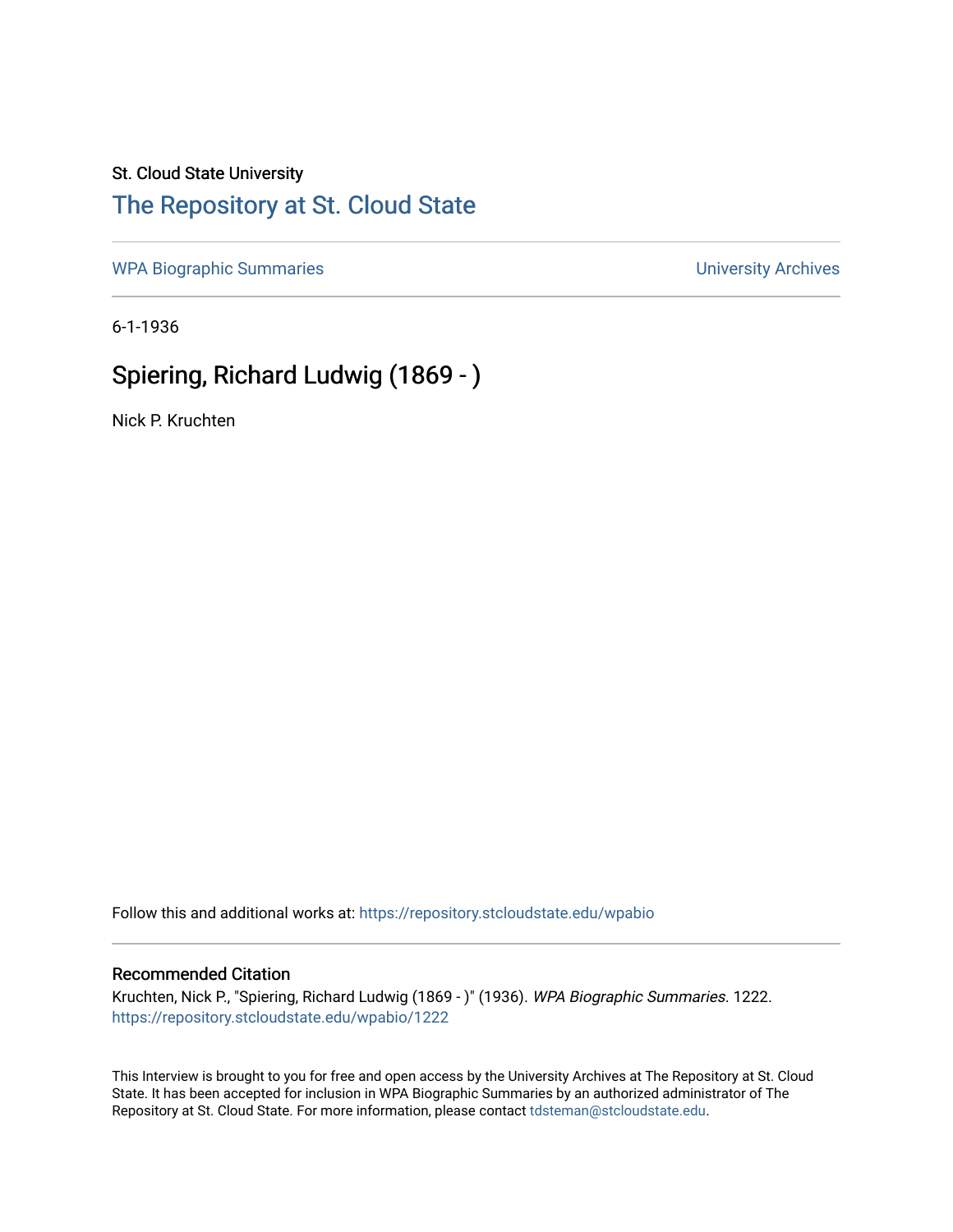#### SPIERING, RICHARD LUDWIG

### File No.  $B - 1263$

 $k - 1$ 

Like most successful men in the business world of today, Richard Ludwig Spiering owes his advancement to hard work and conscientious application to the duties given him to perform, coupled with the ability to meet and master situations. He has devoted practically his entire life to gas plant building and engineering of which he has gained a detailed knowledge, and his constantly expanding powers have brought him to the responsible position of superintendent of a number of gas and electric plants all over the northwestern part of the state.

Richard Ludwig Spiering was born December 6, 1869 in Spemburg Germany son of Adolph and Catherine Spiering natives of Germany. Adolph Spiering came to America in the fall of 1874 and settled in Appleton. Wisconsin, where he opened a woolen mill. The next year, in 1875, Mrs. Spiering and family followed from Germany and settled with their father in Appleton. At that time Richard was six years of age.

Richard Spiering received his education in the public schools of Appleton, Wisconsin and after school worked for bis father in the woolen mill until he was twenty-one years old. In 1890 he started to work for George KoKillan the owner of the Appleton Gas and Light Co., here Mr. Spiering worked hard and studied after hours for four years then Mr. McMillan sold out and took over the Fox River Gas and Electric Company and made Richard Spiering superintendent of the plant. The next year Mr. Spiering received a call from Mr. McMillian to Supervise the rebuilding of the LaCrosse Gas Plant. This was in the spring of 1899/ In July 1906 Mf. Spiering came to St. Cloud, Minnesota to build the Gas plant here, at St. Cloud, for Mr. A. G. Whitney. In 1915 Mr. Spiering broke ground and built the Brainerd Gas plant. Upon completion of this plant Mr. Spiering went to manage to Crookston and Bermidji Gas and Power plants. Re remained there and operated the plants for four